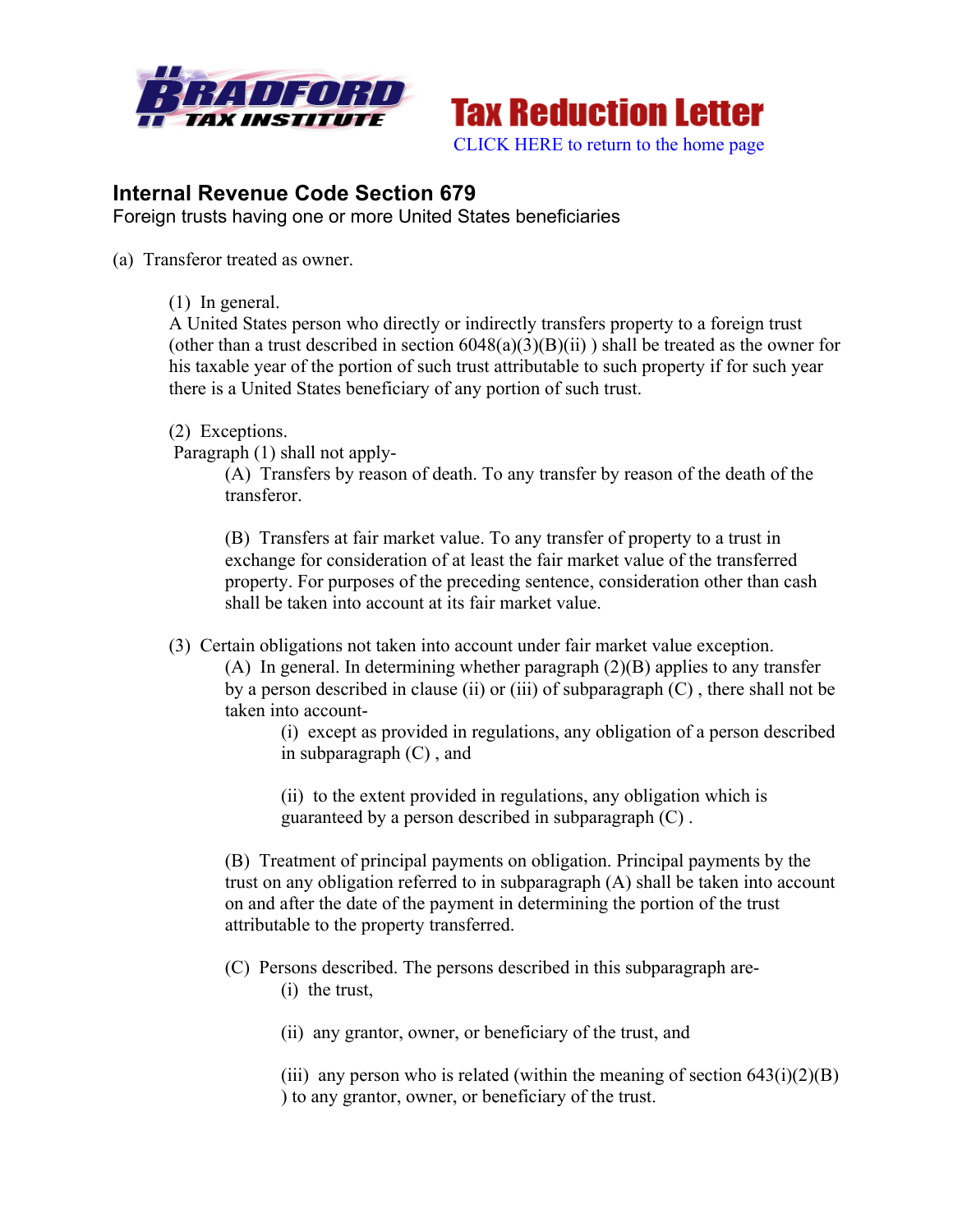(4) Special rules applicable to foreign grantor who later becomes a United States person. (A) In general. If a nonresident alien individual has a residency starting date within 5 years after directly or indirectly transferring property to a foreign trust, this section and section 6048 shall be applied as if such individual transferred to such trust on the residency starting date an amount equal to the portion of such trust attributable to the property transferred by such individual to such trust in such transfer.

(B) Treatment of undistributed income. For purposes of this section , undistributed net income for periods before such individual's residency starting date shall be taken into account in determining the portion of the trust which is attributable to property transferred by such individual to such trust but shall not otherwise be taken into account.

(C) Residency starting date. For purposes of this paragraph , an individual's residency starting date is the residency starting date determined under section  $7701(b)(2)(A)$ .

(5) Outbound trust migrations.

If-

(A) an individual who is a citizen or resident of the United States transferred property to a trust which was not a foreign trust, and

(B) such trust becomes a foreign trust while such individual is alive,

then this section and section 6048 shall be applied as if such individual transferred to such trust on the date such trust becomes a foreign trust an amount equal to the portion of such trust attributable to the property previously transferred by such individual to such trust. A rule similar to the rule of paragraph  $(4)(B)$  shall apply for purposes of this paragraph .

(b) Trusts acquiring United States beneficiaries.

If-

(1) subsection (a) applies to a trust for the transferor's taxable year, and

(2) subsection (a) would have applied to the trust for his immediately preceding taxable year but for the fact that for such preceding taxable year there was no United States beneficiary for any portion of the trust,

then, for purposes of this subtitle, the transferor shall be treated as having income for the taxable year (in addition to his other income for such year) equal to the undistributed net income (at the close of such immediately preceding taxable year) attributable to the portion of the trust referred to in subsection (a) .

(c) Trusts treated as having a United States beneficiary.

(1) In general.

For purposes of this section , a trust shall be treated as having a United States beneficiary for the taxable year unless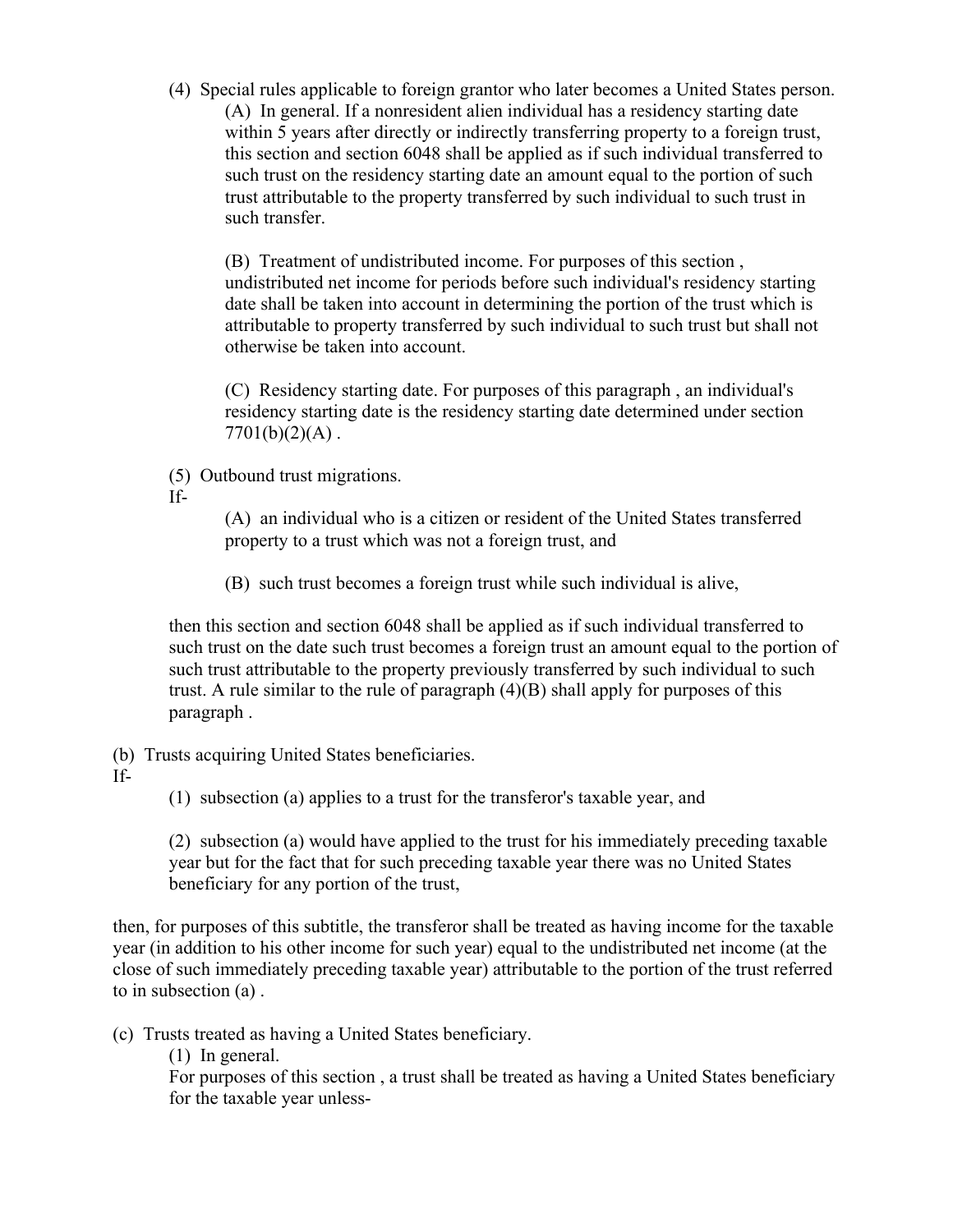(A) under the terms of the trust, no part of the income or corpus of the trust may be paid or accumulated during the taxable year to or for the benefit of a United States person, and

(B) if the trust were terminated at any time during the taxable year, no part of the income or corpus of such trust could be paid to or for the benefit of a United States person.

For purposes of subparagraph (A) , an amount shall be treated as accumulated for the benefit of a United States person even if the United States person's interest in the trust is contingent on a future event.

(2) Attribution of ownership.

For purposes of paragraph (1) , an amount shall be treated as paid or accumulated to or for the benefit of a United States person if such amount is paid to or accumulated for a foreign corporation, foreign partnership, or foreign trust or estate, and-

(A) in the case of a foreign corporation, such corporation is a controlled foreign corporation (as defined in section 957(a) ),

(B) in the case of a foreign partnership, a United States person is a partner of such partnership, or

(C) in the case of a foreign trust or estate, such trust or estate has a United States beneficiary (within the meaning of paragraph (1) ).

(3) Certain United States beneficiaries disregarded.

A beneficiary shall not be treated as a United States person in applying this section with respect to any transfer of property to foreign trust if such beneficiary first became a United States person more than 5 years after the date of such transfer.

(4) Special rule in case of discretion to identify beneficiaries.

For purposes of paragraph  $(1)(A)$ , if any person has the discretion (by authority given in the trust agreement, by power of appointment, or otherwise) of making a distribution from the trust to, or for the benefit of, any person, such trust shall be treated as having a beneficiary who is a United States person unless-

(A) the terms of the trust specifically identify the class of persons to whom such distributions may be made, and

(B) none of those persons are United States persons during the taxable year.

(5) Certain agreements and understandings treated as terms of the trust.

For purposes of paragraph  $(1)(A)$ , if any United States person who directly or indirectly transfers property to the trust is directly or indirectly involved in any agreement or understanding (whether written, oral, or otherwise) that may result in the income or corpus of the trust being paid or accumulated to or for the benefit of a United States person, such agreement or understanding shall be treated as a term of the trust.

(6) Uncompensated use of trust property treated as a payment.